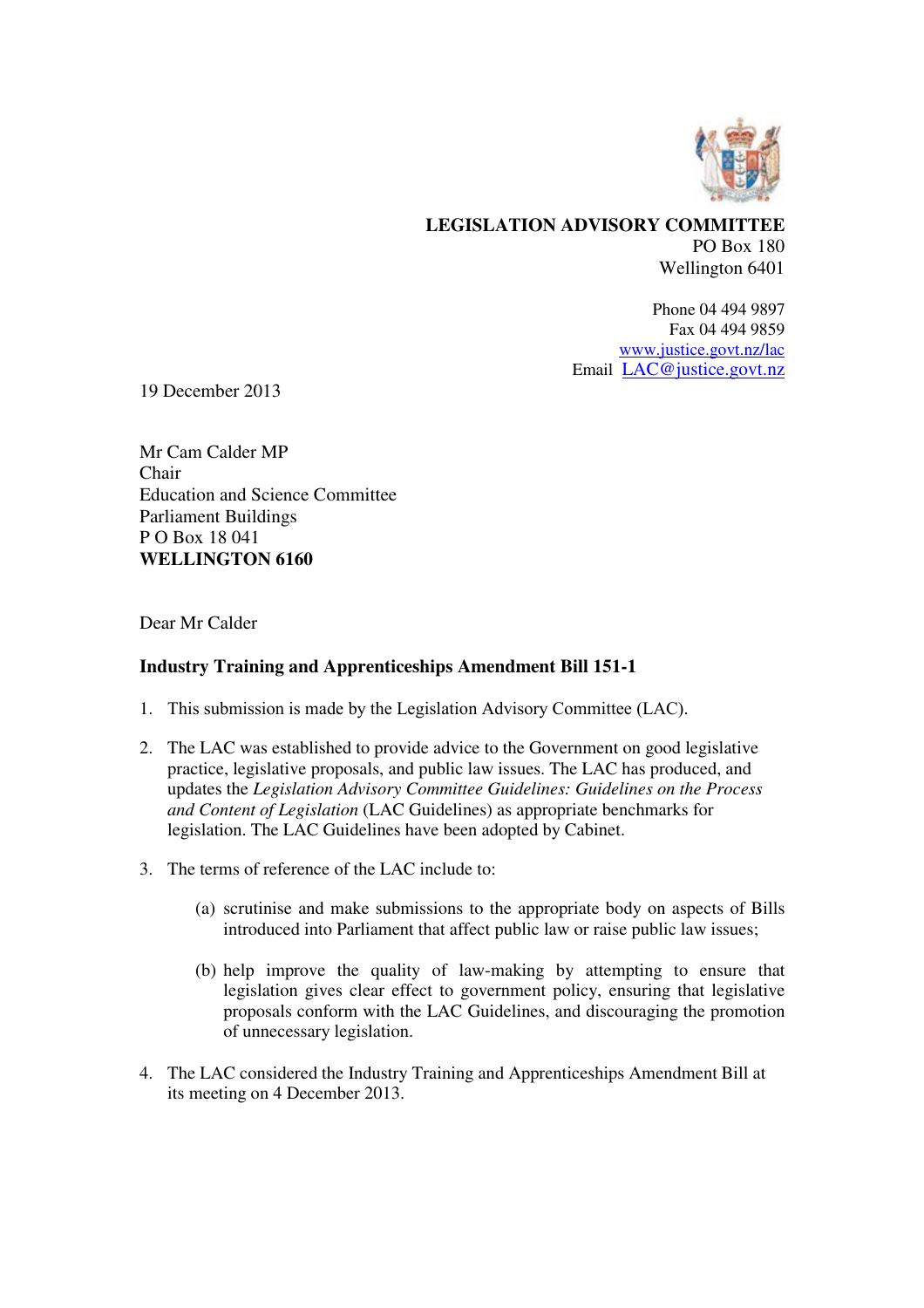## **Delegated legislative power**

- 5. The LAC wishes to draw the Committee's attention to two matters relating to the delegated legislative power under which the Minister may issue an apprenticeship training code.
- 6. First, this agency regulation making power raises the issue of whether provisions that give Ministers or agencies the ability to set up codes ought to specify the level of consultation that is required before the Minster approves them. Clause 17 of the Bill inserts a new Part 2A into the (renamed) Industry Training and Apprenticeship Act 1992. New section 13F provides that the Minister may issue by Gazette notice an apprenticeship training code to set guidelines for employers, apprentices, and others involved in carrying out apprenticeship training. New section 13F largely re-enacts sections from the Modern Apprenticeship Training Act 2000 but leaves open the question of what consultation must be undertaken before a code is issued by the Minister. In contrast the equivalent section of the Modern Apprenticeship Training Act 2000 provides that the Minister may consult any person or organisation that the Minister considered appropriate. The new provisions may potentially require broader consultation than the current one, but this is not clear. The LAC considers that it would be preferable for the Bill to clarify the Minister's consultation obligations.
- 7. The second issue is that the status and enforceability of any code issued by the Minister under new section 13F is a bit ambiguous. New section 13H (which reenacts section 7 of the Modern Apprenticeship Training Act 2000) provides that mediation personnel, the Employment Relations Authority and the Employment Court "must take into account every applicable element of any apprenticeship code" when exercising any power or performing any function under the Employment Relations Act. However, new section 13F describes the apprenticeship training code as setting guidelines, consistent with the Act, as to the responsibilities of apprentices, their employers, and those providing training activities.
- 8. New section 13I specified that any code issued by the Minister is a disallowable instrument for the purposes of the Legislation Act 2012 and must be presented to the House under section 41 of that Act. This would suggest that, although the code is called guidelines, it may well set binding standards. Any instrument, such as a code, is normally declared to be a disallowable instrument because it will have significant legislative effect. If the code is intended to be simply a statement of good practice, then it would not need to be a disallowable instrument. LAC considers that it would be better for the Bill to be clearer as to the status of any code that may be issued.